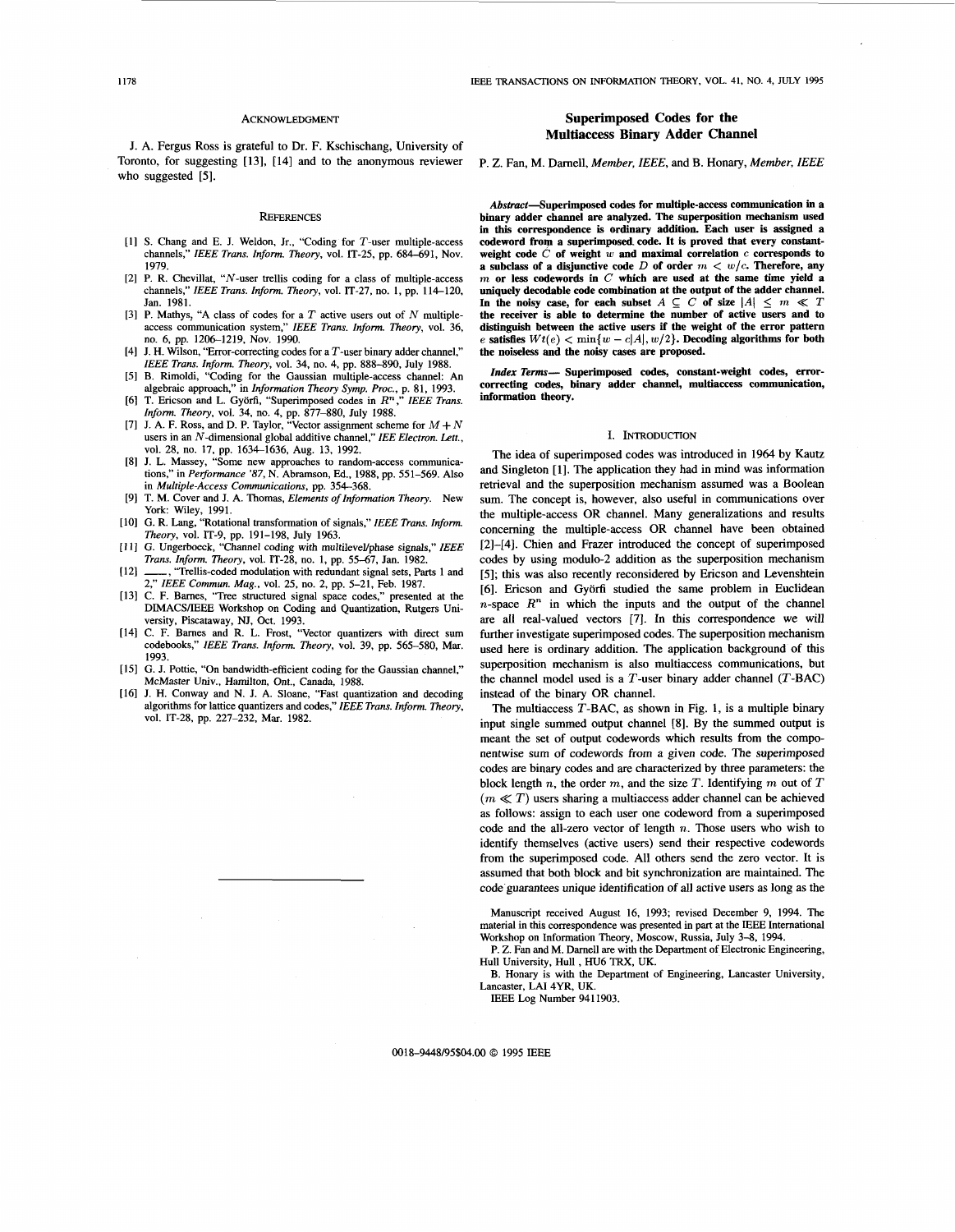

**Fig. 1. Multiaccess binary adder channel.** 

number of active users does not exceed  $m$ . The decoder receives a sum vector, which is the superposition of the transmitted codewords, and it attempts to partition it into its component codewords.

In the following sections we will first present some basic concepts concerning the superposition mechanism and superimposed codes. Then the relationship between the constant-weight codes and disjunctive codes is analyzed and some important results concerning the decomposition of the disjunctive codes in the noiseless and noisy cases are derived. In order to demonstrate the operation of T-BAC system, a class of good constant-weight codes (KS codes) is discussed. Finally, several decoding algorithms for the noiseless and noisy channels are developed and the decoding complexity is briefly analyzed.

# II. BASIC CONCEPTS

Before proceeding the following definitions are required

*Defintion 1:* The correlation between two binary  $\{0, 1\}$  vectors  $x_l$ and  $x_k$  of length *n* is the number of positions in which both vectors are **1** (i.e., the number of overlaps between the two vectors)

$$
c(x_l, x_k) = \sum_{j=0}^{n} x_{lj} \cdot x_{kj}
$$
 (1)

where the  $x_{1i}$ ,  $x_{ki}$  are the *j*th binary symbols of  $x_i$  and  $x_k$ , respectively.

Given a binary code  $C$ , the maximum correlation  $c$  is defined as

$$
c = \max_{x_l, x_k \in C, l \neq k} c(x_l, x_k). \tag{2}
$$

*Defintion 2:* Consider a set  $A = \{x_1, x_2, \dots, x_m\}$  consisting of **m** binary vectors of length n. The superposition of these vectors is an *m*-ary vector  $z = f(A) = (z_1, z_2, \dots, z_n)$  of length *n*, where

$$
z_j = \sum_{i=1}^{m} x_{ij} \quad j = 1, 2, \cdots, n. \tag{3}
$$

This superposition concept corresponds to a binary adder channel that operates on a set  $A$  of binary input vectors and produces an output m-ary vector *z* equal to the ordinary sum of the input set.

*Defintion 3:* The weight of an *m*-ary vector  $z = f(A)$  =  $(z_1, z_2, \dots, z_n)$  is defined as

$$
Wt(f(A))=\sum_{j=1}^n|z_j|.
$$

Let  $x_i = \{x_{i1}, x_{i2}, \dots, x_{in}\}$  be a binary vector. The weight of the difference vector  $f(A) - x_i$  is defined as

$$
Wt(f(A) - x_i) = \sum_{j=1}^{n} |z_j - x_{ij}|
$$
 (4)

where "-" denotes ordinary subtraction.

*Definition 4:* A binary vector  $x_i = (x_{i1}, x_{i2}, \dots, x_{in})$  is said to be included in an *m*-ary vector  $z = (z_1, z_2, \dots, z_n)$  if and only if  $z_j - x_{ij} \geq 0, j = 1, 2, \dots, n$ .

*Definition 5:* The binary code  $C$  with codeword length  $n$  and size T is a disjunctive code of order m if each subset  $A \subseteq C$  of size  $|A| \leq m$  has the property that  $z = f(A)$  includes only those codewords in *C* which are also in A. The set of all disjunctive codes with parameters n, m, and T is denoted by  $D(n, m, T)$ .

The class of disjunctive codes is a subset of the class of superimposed codes.

# III. CONSTANT-WEIGHT CODES AND DISJUNCTIVE CODES

*Definition 6:* A constant-weight (CW) code is a binary code in which all codewords have the same weight. For a CW code with weight  $w$ , the correlation is related to the Hamming distance  $d_H$  by

$$
d_H(x_l, x_k) = 2w - 2c(x_l, x_k). \tag{5}
$$

If we denote the minimum distance and maximum correlation by *dH* and **c,** respectively, then

$$
d_H = 2w - 2c.\t\t(6)
$$

The set of all CW codes with length *n,* weight **w,** maximum correlation *c*, and size T is denoted by  $CW(n, w, c, T)$ .

*Theorem 1:* A binary CW code *C* with parameters  $(n, w, c, T)$  is also a disjunctive code  $D(n, m, T)$ , where m satisfying

$$
m < \frac{w}{c}.\tag{7}
$$

*Proof:* Let  $A \subseteq C$ ,  $A = \{x_1, x_2, \dots, x_m\}$ , and  $x_c \in C$  be an arbitrary codeword not in A. Suppose  $f(A)$  includes  $x_c$ , then  $z_j - x_{cj} \geq 0, j = 1, 2, \dots, n$ . Because the code *C* has a maximum correlation **c** for all pairs of codewords, which means that each of the codewords  $x_i \in A$  will overlap with  $x_c$  at most c times, then there are at most  $cm$  positions in  $x_c$  which will overlap with all  $x_1, x_2, \dots, x_m$ . But from the conditions that the weight of  $x_c$  is a constant w and  $cm < w$  (or  $m < w/c$ ), it is obvious that there exist at least  $w - cm$  positions that do not overlap with any of the codewords  $x_i \in A$ . In other words, there exist some positions j such that  $z_j - x_{cj} < 0$ , which implies  $x_c$  cannot be included in  $z = f(A)$ if  $m < w/c$ . From definition (5) we can thus conclude that a binary CW code *C* with parameters  $(n, w, c, T)$  is also a disjunctive code  $D(n, m, T)$ .

In practice, the order  $m$  of a disjunctive code  $D(n, m, T)$  should be an integer. In order to use Theorem 1, we can set

$$
m = \left\lceil \frac{w}{c} \right\rceil - 1 < \frac{w}{c} \tag{8}
$$

where  $\lceil x \rceil$  denotes the lowest integer greater than or equal to *x*. This relation is useful because it transforms the problem of designing disjunctive codes into the problem of designing constant-weight codes which have been extensively studied in the past *[9],* [lo]. It should be pointed out that the constant-weight codes correspond to only a subset of disjunctive codes. There may be good disjunctive codes that are not constant weight codes.

*Theorem 2:* If the binary code *C* is a disjunctive code  $D(n, m, T)$ constructed from  $CW(n, w, c, T)$ , then for each subset  $A \subseteq C$  of size  $|A| \leq m$ , the equation  $Wt(f(A) - x_i) = (|A| - 1)w$  holds when  $x_i \in A$ . But for all other codewords  $x_c \in C \setminus A$ , we have  $Wt(z - x_c) > (|A| - 1)w.$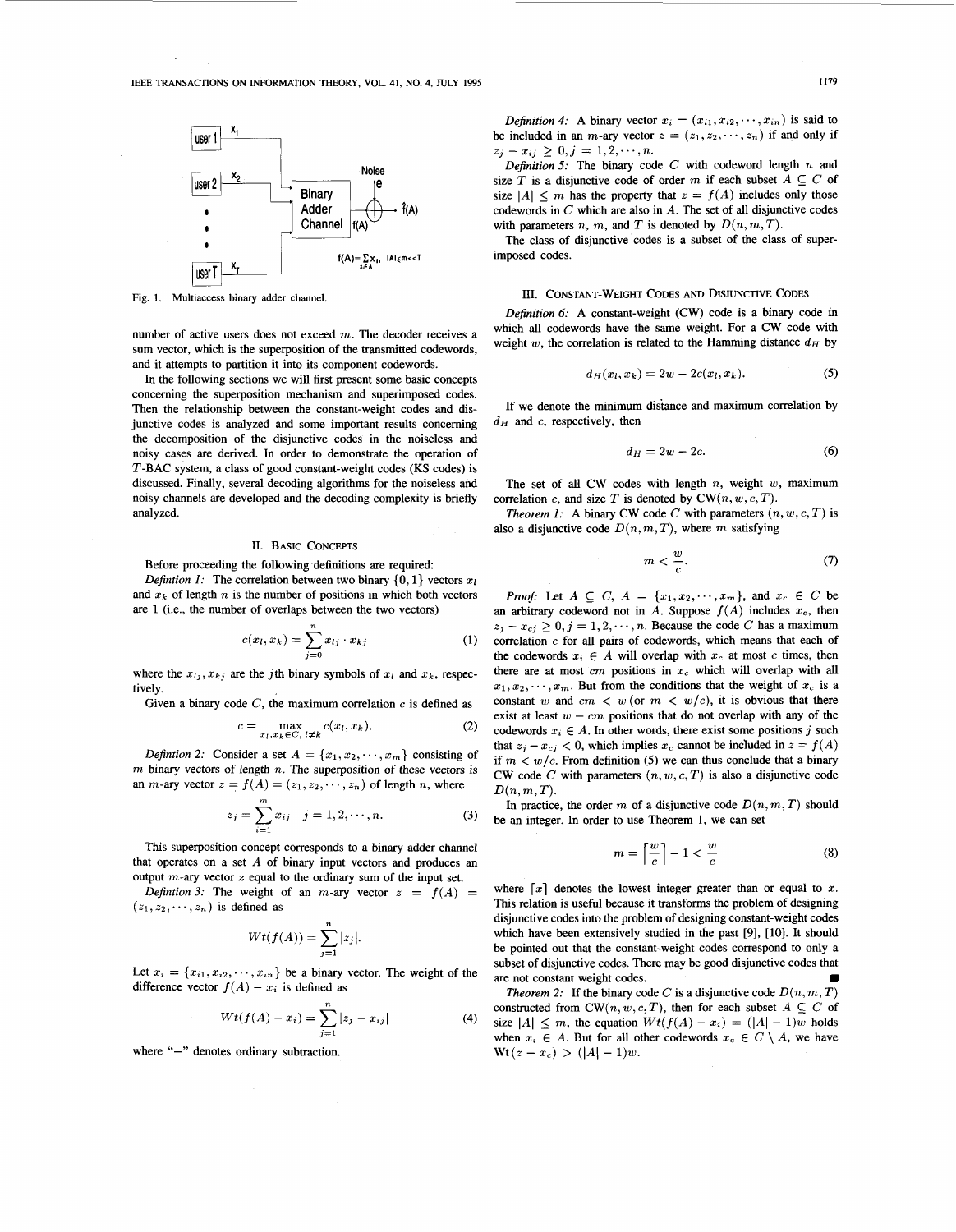*Proof:* If the binary code *C* is a constant weight code  $CW(n, w, c, T)$  then for  $A \subseteq C$ , it is simple to show that the weight of  $z = f(A)$  is equal to

$$
f(A) \text{ is equal to}
$$
  

$$
Wt(z) = \sum_{\{i|x_i \in A\}} \sum_{j=1}^n |x_{ij}| = |A|w.
$$
 (9)

Because  $Wt(x_i) = w$ , if  $x_i \in A$  ( $f(A)$  includes  $x_i$ ) then

$$
\text{Wt}(f(A) - x_i) = \sum_{j=1}^{n} |z_j - x_{ij}| = |A|w - w = (|A| - 1)w
$$
\n(10)

which proves the first part of the theorem.

If  $x_c \in C \setminus A$  then  $f(A)$  does not include  $x_c$ . It has been shown in the proof of Theorem 1 that there exist at least  $w - cm$  positions that do not overlap with any of the codewords  $x_i \in A$ , i.e.,  $z_i - x_{ci} < 0$ for some *j.* Let *S* denote the set of positions of nonzero elements in  $x_c$  which overlap with other  $x_i \in A$  and  $\overline{S}$  denote the set of positions of nonzero elements  $x_{cj}$  which do not overlap with any of  $x_i \in A$ . Because  $(w - cm) > 0$  and  $|A| \le m$ , we have

$$
\begin{aligned} \text{Wt}(f(A) - x_c) &= \sum_{j \in S} |z_j - x_{cj}| + \sum_{j \in S} |z_j - x_{cj}| \\ &\ge (|A|w - c|A|) + (w - c|A|) \\ &= (|A| - 1)w + 2(w - c|A|) \\ &> (|A| - 1)w \end{aligned} \tag{11}
$$

which concludes the proof of the theorem.

*Theorem 3:* Let *C* be a binary disjunctive code  $D(n, m, T)$  constructed from CW  $(n, w, c, T)$ , then for each subset  $A \subseteq C$  of size  $|A| \leq m$  the receiver is able to distinguish how many codewords have been transmitted if the weight of the error pattern  $e =$  $(e_1, e_2, \dots, e_n)$  satisfies

$$
\text{Wt}(e) = \sum_{j=1}^{n} |e_j| < w/2.
$$

*Proof:* From Theorem 1, if  $|A| = m' \le m$ ,  $Wt(f(A)) = m'w$ ; if  $|A| = m' + 1 \le m$ , then  $Wt(f(A)) = (m' + 1)w$ . Let

$$
S = \operatorname{Wt}(\hat{f}(A)) = \operatorname{Wt}(f(A) + e)
$$

then

$$
\operatorname{Wt}(f(A)) - \operatorname{Wt}(e) \le S \le \operatorname{Wt}(f(A)) + \operatorname{Wt}(e) \tag{12}
$$

or

$$
|A|w - \text{Wt}(e) \le S \le |A|w + \text{Wt}(e). \tag{13}
$$

Now if Wt (e) < w/2, the number of codewords transmitted can be obtained by<br>  $|A| = \begin{cases} \lfloor \frac{S}{w} \rfloor & (S - \lfloor \frac{S}{w} \rfloor w) < \frac{w}{2} \\ (14) & \end{cases}$ obtained by

$$
|A| = \begin{cases} \lfloor \frac{S}{w} \rfloor & (S - \lfloor \frac{S}{w} \rfloor w) < \frac{w}{2} \\ \lfloor \frac{S}{w} \rfloor + 1 & (S - \lfloor \frac{S}{w} \rfloor w) \ge \frac{w}{2} \end{cases} \tag{14}
$$

where  $\lfloor x \rfloor$  denotes the highest integer less than or equal to x.

*Theorem 4:* Let *C* be a binary disjunctive code  $D(n, m, T)$  constructed from CW  $(n, w, c, T)$ , then for each subset  $A \subseteq C$  of size  $|A| \leq m$  the receiver is able to correct any error pattern  $e = (e_1, e_2, \dots, e_n)$  whose weight satisfies

$$
\mathbf{Wt}(e) = \sum_{j=1}^{n} |e_j| < w - c|A|
$$

*Proof:* Suppose the received vector is  $\hat{f}(A) = f(A) + e$ . For each subset  $A \subseteq C$  of size  $|A| \leq m$ , if the channel is noiseless, then

$$
\text{Wt}(\hat{f}(A) - x_i) = (|A| - 1)w, \quad x_i \in A.
$$

If the channel is noisy and the weight of the error pattern satisfies Wt(e)  $\lt w - c|A|$ , let  $x_i \in A$ , then

$$
\begin{aligned} \n\text{Wt}(\hat{f}(A) - x_i) &= \text{Wt}(f(A) + e - x_i) \\ \n&= \sum_{j \in S} |z_j + e_j - x_{ij}| \\ \n&+ \sum_{j \in S} |z_j + e_j - x_{ij}| \\ \n&\le (|A|w - w) + \text{Wt}(e) \\ \n&< (|A| - 1)w + (w - c|A|). \n\end{aligned} \tag{15}
$$

But for all other codewords  $x_c \in C \setminus A$  and  $Wt(e) < w - c|A|$ , we have

$$
\begin{aligned} \n\text{Wt}(f(A) - x_c) &= \text{Wt}(f(A) + e - x_c) \\ \n&= \sum_{j \in S} |z_j + e_j - x_{cj}| \\ \n&+ \sum_{j \in S} |z_j + e_j - x_{cj}| \\ \n&\ge (|A|w - c|A|) + (w - c|A|) - \text{Wt}(e) \\ \n&= (|A| - 1)w + 2(w - c|A|) - \text{Wt}(e) \\ \n&> (|A| - 1)w + (w - c|A|). \n\end{aligned}
$$

Therefore, the correct codewords  $x_i \in C$  can be distinguished from the codewords  $x_c \in C \backslash A$ .

It should be noted that the error-correcting ability of the disjunctive code constructed from the constant-weight code is not constant, but is a function of size  $|A|$ . It can be seen from the condition,  $Wt(e) < w - c|A|$ , that the maximum and minimum error weights that can be corrected are, respectively,  $Wt_{\text{max}}(e) = w - c = d_H/2$ (when  $|A| = 1$ ) and  $W_{\text{tmin}}(e) = w - c|m|$  (when  $|A| = m$ ), where  $d_H = 2w - 2c$  is the minimum Hamming distance of the constantweight code. It is clear that in order to use Theorem 4, the size of A should be known in advance. Although the  $|A|$  can be obtained from (14), Theorem 3 can only guarantee the correctness of the  $|A|$ computed by **(14)** if

$$
Wt(e) = \sum_{j=1}^{n} |e_j| < w/2.
$$

This analysis directly leads to Theorem 5 below:

*Theorem 5:* Let *C* be a binary disjunctive code  $D(n, m, T)$  constructed from CW  $(n, w, c, T)$ , then for each subset  $A \subseteq C$  of size  $|A| \le m$  the receiver is able to distinguish how many codewords have been transmitted and, at the same time, recover every codeword if the weight of the error pattern e satisfies

$$
Wt(e) = \sum_{j=1}^{n} |e_j| < \min\left\{w - c|A|, \frac{w}{2}\right\}.\tag{17}
$$

# IV. CONCATENATED KS CODE

An effective method for constructing good constant-weight codes (and thereby disjunctive codes) is to use a concatenated code in which the inner code is a constant-weight code. The KS code, which was first found by Kautz and Singleton **[l],** is based on a maximumdistance-separable (MDS) outer code (e.g., Reed-Solomon code) and an orthogonal weight-one inner code  $CW(q, 1, 0, q)$ . Let  $C$  be an RS code over  $GF(q)$  with length w and minimum distance d. The dimension will be  $k = w - d + 1$ . We now produce the inner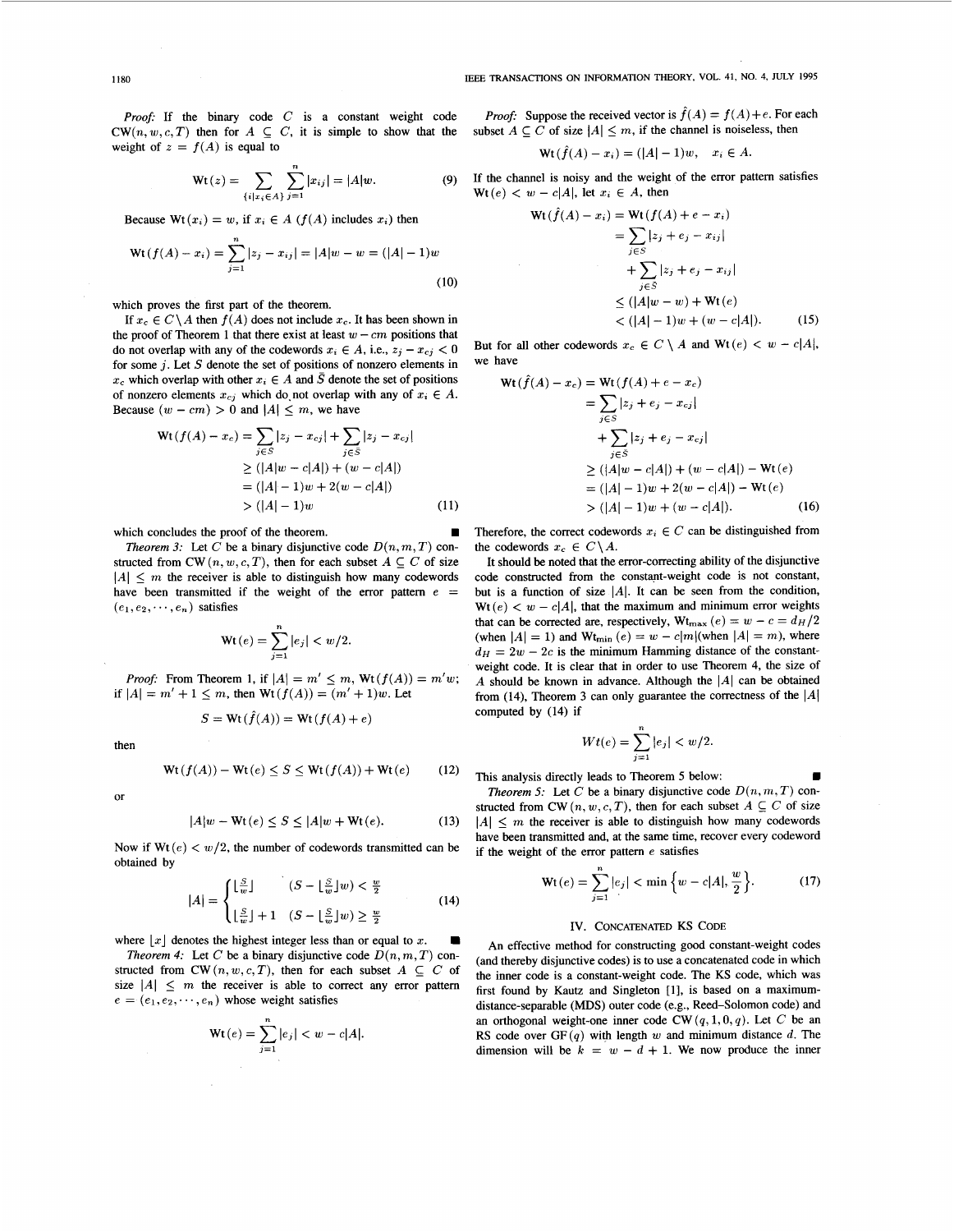CW(q, 1, 0, q) code by mapping each symbol in GF(q) to a binary<br>vector of length q and weight one<br> $0 \longrightarrow 1000 \cdots 0$ <br> $1 \longrightarrow 0100 \cdots 0$ vector of length *q* and weight one

$$
\begin{array}{cccc}\n0 & \longrightarrow & 1000 \cdots 0 \\
1 & \longrightarrow & 0100 \cdots 0 \\
\vdots & \vdots & \ddots & \vdots \\
(q-1) & \longrightarrow & 0000 \cdots 1.\n\end{array}
$$

We, therefore, obtain a constant-weight code  $CW(qw, w, c, q^{c+1})$ which corresponds to a disjunctive code  $D(wq, \lceil w/c \rceil - 1, q^{c+1})$ .

*Example:* Let *C* be an  $RS(n, k, d) = RS(6, 2, 5)$  code with generator matrix

$$
G = \begin{bmatrix} 1 & 0 & 6 & 5 & 4 & 3 \\ 0 & 1 & 2 & 3 & 4 & 5 \end{bmatrix}.
$$
 (18)

With this RS code, a disjunctive code with parameters  

$$
D\left(6 \times 7, \left\lceil \frac{6}{6-5} \right\rceil - 1, 7^{6-5+1}\right) = D(42, 5, 49) \tag{19}
$$

and Hamming distance  $d_H = 10$  can be constructed.

Any RS codeword  $x_i = (x_{i1}, x_{i2}, \dots, x_{i6}), x_{ij} \in GF(7)$  can be calculated by multiplying the generator matrix by an information vector  $m = (m_1, m_2), m_j \in GF(7)$ . For example, if  $m \in$  $\{(1,2), (2,2), (3,2), (6,6)\}\text{, then the codeword set } A, |A| \leq 5, \text{ and }$ the superposition of  $A$  will be as follows:

<sup>A</sup>= {mG I m E {(1,2), (2,2), (3,219 **(6,6)1}**  = {(123456),(222222), (321065), *(666666))*  000001 1 ;:E;:], I":" <sup>010000</sup> 000000 ~000000 100000 000000 000000 010000 =I <sup>001000</sup>, , 000000 100000 000000 000100 000000 000000 000000 000000 000010 000000 000001 J11111 000000 000010 

$$
z = f(A) = \begin{pmatrix} 0 & 0 & 0 & 1 & 0 & 0 \\ 1 & 0 & 1 & 0 & 0 & 0 \\ 1 & 3 & 1 & 1 & 1 & 1 \\ 1 & 0 & 1 & 0 & 0 & 0 \\ 0 & 0 & 0 & 1 & 0 & 0 \\ 0 & 0 & 0 & 0 & 1 & 1 \\ 1 & 1 & 1 & 1 & 2 & 2 \end{pmatrix}.
$$
 (21)

## V. DECODING ALGORITHMS FOR THE NOISELESS T-BAC

The objective of the decoder for a superimposed code is to reproduce the transmitted codewords of the active users using the received vector. For the noiseless  $T$ -BAC, the task is just to map from the received superimposed m-ary vector  $f(A)$  formed by the channel into a set of codewords  $\hat{A}$  from the given superimposed code C. That is<br>  $f(A) \longrightarrow \hat{A}$ . (22) code C. That is

$$
f(A) \longrightarrow \hat{A}.\tag{22}
$$

*Decoding Algorithm 1:* According to Theorem 2, if the binary code *C* is a binary disjunctive code  $D(n, m, T)$  constructed from  $CW(n, w, c, T)$ , then for each subset  $A \subseteq C$  of size  $|A| \leq m$ ,  $Wt(f(A) - x_i) = (|A| - 1)w$  if and only if  $x_i \in A$ . Therefore, an obvious way of decoding is an exhaustive search, i.e., for all codewords in  $x_i \in C$ , compute the Wt  $(f(A) - x_i)$ , and then output all the codewords which satisfy  $Wt (f(A) - x_i) = (|A| - 1)w$ . That is

$$
\hat{A} = \{x_i \in C \mid \text{Wt}(f(A) - x_i) = (|A| - 1)w\}
$$
 (23)

*Decoding Algorithm 2:* The exhaustive search decoder has a decoding complexity independent of the transmitted set of codewords and equal to  $T$ . If we make use of the structure of the specific disjunctive code, the number of codewords  $x_i$  used in the test  $Wt(f(A)-x_i) = (|A|-1)w$  can be reduced greatly and the decoding complexity thus reduced. In the case of a KS code, it is simple to find the transmitted elements (symbols) from  $GF(q)$  in the received vector. In the above example, from the first and second columns of the received superposition vector  $z = f(A)$ , it is evident that the first and second positions of the transmitted RS codewords must be in the set  $\{1,2,3,6\}$  and  $\{2,6\}$ , respectively. This means that the possible information vectors  $m = (m_1, m_2)$  of the corresponding codewords are

$$
m \in \{(1,2), (1,6), (2,2), (2,6), (3,2), (3,6), (6,2), (6,6)\}.
$$
 (24)

Obviously, if we use the corresponding codeword set  $\dot{C}$  as a candidate set in the decoding process, i.e.

$$
\hat{A} = \left\{ x_i \in \hat{C} \mid \text{Wt}(f(A) - x_i) = (|A| - 1)w \right\}
$$
 (25)

the results will be the same as with Algorithm 1. However, because  $|C| \ll |C|$ , the decoding complexity has been reduced greatly. For the example given above,  $|C| = 49$ , but  $|\dot{C}| = 8$ .

Based on the fact that the size of  $|A|$  is constant for a given received vector  $f(A)$  and can be calculated beforehand, the decoding complexity can be further reduced by counting the number of decoded codewords. If the number of decoded codewords equals  $|A|$ , then there is no need to try the rest of the candidate codewords.

Therefore, the simplified algorithm can be summarized as follows:

- 1) Compute the size of  $|A|$  using (14).
- Generate a relatively small candidate codeword set  $\dot{C}$  by making use of the specific code structure.
- 3) Select a candidate codeword  $x_i \in C$  and test whether it satisfies the following condition:

$$
\mathbf{Wt}(f(A) - x_i) = (|A| - 1)w.
$$
 (26)

If it does, increase the decoded codeword counter by one.

4) If the counter value is equal to  $|A|$ , then exit; otherwise go to Step 3.

## VI. DECODING ALGORITHMS FOR THE NOISY CASE

As is shown in Fig. 1, the received vector in the noisy case is given by  $f(A) = f(A) + e$ . Based on Theorem 5, if *C* is a binary disjunctive code  $D(n, m, T)$  constructed from CW $(n, w, c, T)$  and the weight of the error pattern  $e$  satisfies

$$
\text{Wt}(e) = \sum_{j=1}^{n} |e_j| < \min\{w - c|A|\frac{w}{2}\}, \quad |A| \leq m
$$

then the codewords transmitted can be correctly recovered. Therefore, we have the following decoding algorithm:

*Decoding Algorithm 3:* 

$$
\hat{A} = \left\{ x_i \in C \, |\text{Wt}(\hat{f}(A) - x_i) < \\
 (|A| - 1)w + \min \left\{ w - c|A|, \frac{w}{2} \right\} \right\}. \tag{27}
$$

In order to reduce the decoding complexity, the same idea can be employed as in Algorithm 2, That is, to produce a relatively small set of candidate codewords  $\ddot{C}$  by making use of the structure of the specific disjunctive code and the known information  $|A|$ . For the KS code, however, the size of the candidate set  $\ddot{C}$  and the process of producing candidate codewords will be slightly different; this is not addressed here, for simplicity. After generating the candidate set  $\ddot{C}$ , where  $|A|$  is obtained by (14). the decoding process is similar, i.e.: